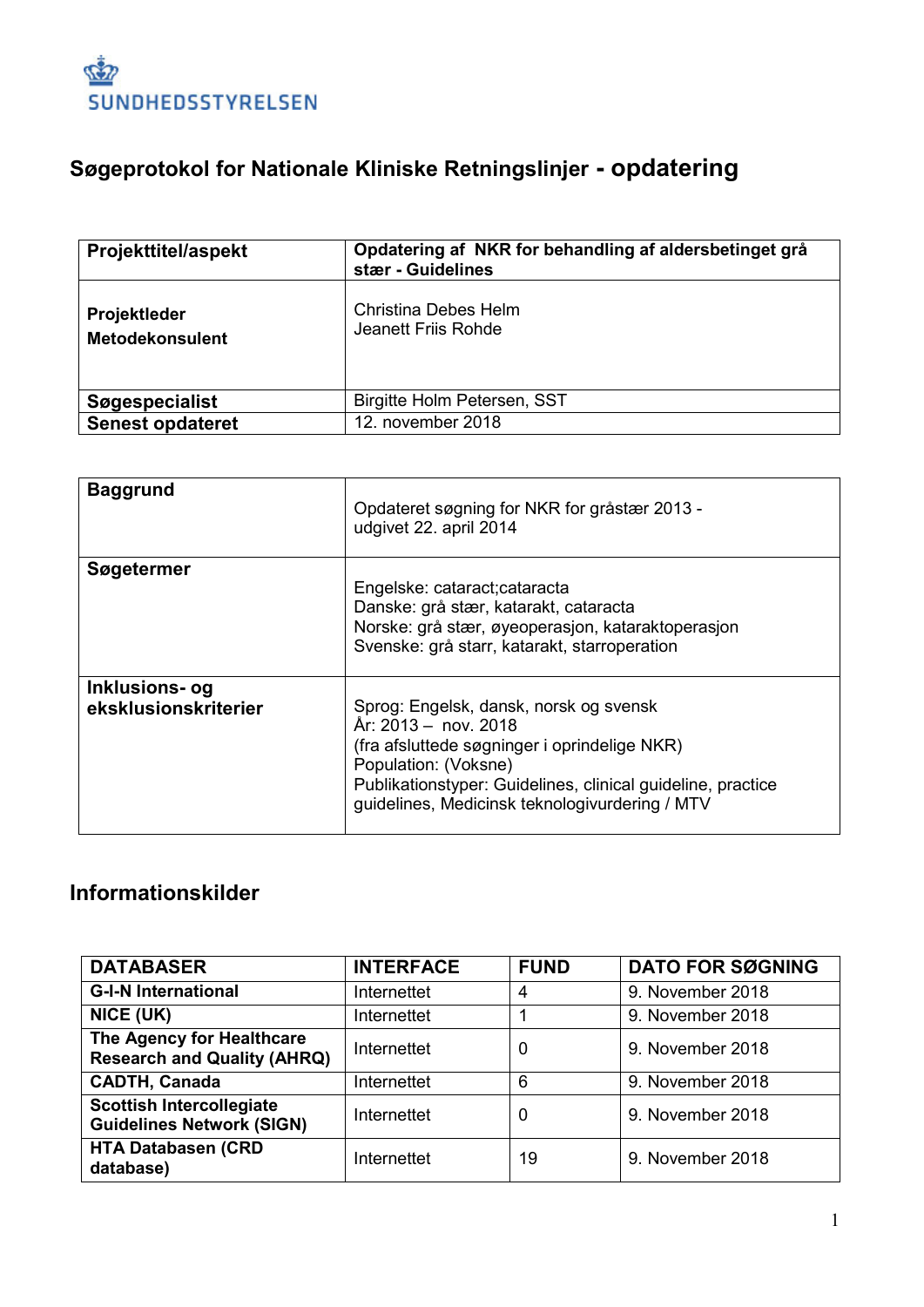# SUNDHEDSSTYRELSEN

| <b>SBU, Sverige</b>                 | Internettet | 9. November 2018 |
|-------------------------------------|-------------|------------------|
| Socialstyrelsen, Sverige            | Internettet | 9. November 2018 |
| Helsedirektoratet, Norge            | Internettet | 9. November 2018 |
| <b>Folkehelseinstituttet, Norge</b> | Internettet | 9. November 2018 |
| <b>Netpunkt</b>                     | Internettet | 9. November 2018 |

| <b>Medline</b>      | OVID        | 32 | 9. November 2018  |
|---------------------|-------------|----|-------------------|
| <b>Embase</b>       | <b>OVID</b> | 70 | 9. November 2018  |
| The Cohrane library | Internettet | 51 | 12. november 2018 |

#### **Note:**

- Guidelines fra firmaet Hayes er fra valgt for denne NKR
- Søgetermer og inklusions- og eksklusionskriterier er tilpasset de enkelte databaser.
- Dubletter er så vidt muligt frasorteret ved hjælp af RefWorks. De fundne referencer overføres til fagkonsulenten i Covidence.
- Fuldtekster præsenteres i Covidence i pdf-format eller som link
- Søgestrategi for hver enkelt database præsenteres hvis muligt vises det eksplicit hvor mange referencer den enkelte søgestreng genererer

Covidence = webbaseret referencesystem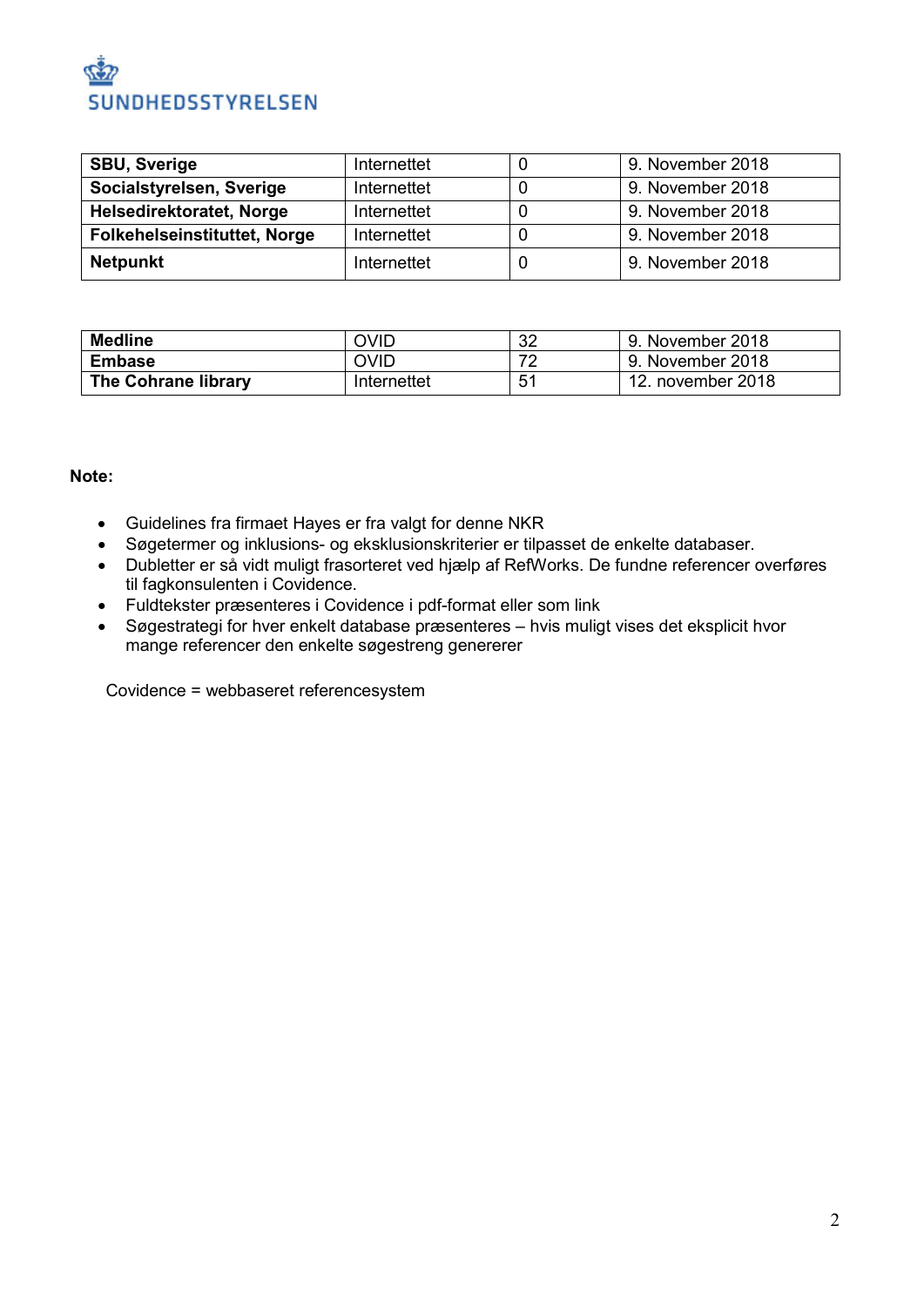

### **Søgestrategi**

### **G-I-N International**, 5 fund (091118)

| <b>Relev</b><br>ance | <b>Title</b>                                                                                                                                                       | <b>Organis</b><br>ation                                                                                                         | <b>Type</b>   | $\frac{\mathsf{Da}}{\mathsf{te}}$ | <b>Relev</b><br>ant<br><b>Count</b><br>ries | <b>Public</b><br>ation<br><b>Status</b> |  |
|----------------------|--------------------------------------------------------------------------------------------------------------------------------------------------------------------|---------------------------------------------------------------------------------------------------------------------------------|---------------|-----------------------------------|---------------------------------------------|-----------------------------------------|--|
| 65%                  | Cataract<br>s in<br>adults:<br>manage<br>ment<br>(NG77)                                                                                                            | <b>NICE</b><br>$(UK) -$<br>National<br>Institute<br>for<br>Health<br>and<br>Care<br><b>Excellen</b><br>ce                       | Guide<br>line | Oc<br>t<br>01,<br>20<br>17        | United<br>Kingd<br>om                       | Publish<br>ed                           |  |
| 56%                  | Катарак<br>Ta.<br>Адаптов<br>ана<br>клінічна<br>настано<br>Ba,<br>заснова<br>на на<br>доказах<br>[Catarac<br>t.<br>Adapted<br>evidenc<br>e-based<br>guidelin<br>e] | <b>MoH</b><br>$(UA)$ -<br><b>The</b><br><b>State</b><br><b>Expert</b><br>Center,<br>Ministry<br>of<br>Health,<br><b>Ukraine</b> | Guide<br>line | Ja<br>n<br>28,<br>20<br>16        | Ukrain<br>$\mathop{\mathrm{e}}$             | Publish<br>ed                           |  |
| 52%                  | <b>National</b><br><b>klinisk</b><br>retningsl<br>inje for<br>behandli<br>ng af<br>aldersbe<br>tinget<br>grå stær                                                  | <b>SST</b><br>$(DK)$ -<br>Danish<br>Health<br>Authority                                                                         | Guide<br>line | Oc<br>$†$<br>11,<br>20<br>13      | Denm<br>ark                                 | Publish<br>ed                           |  |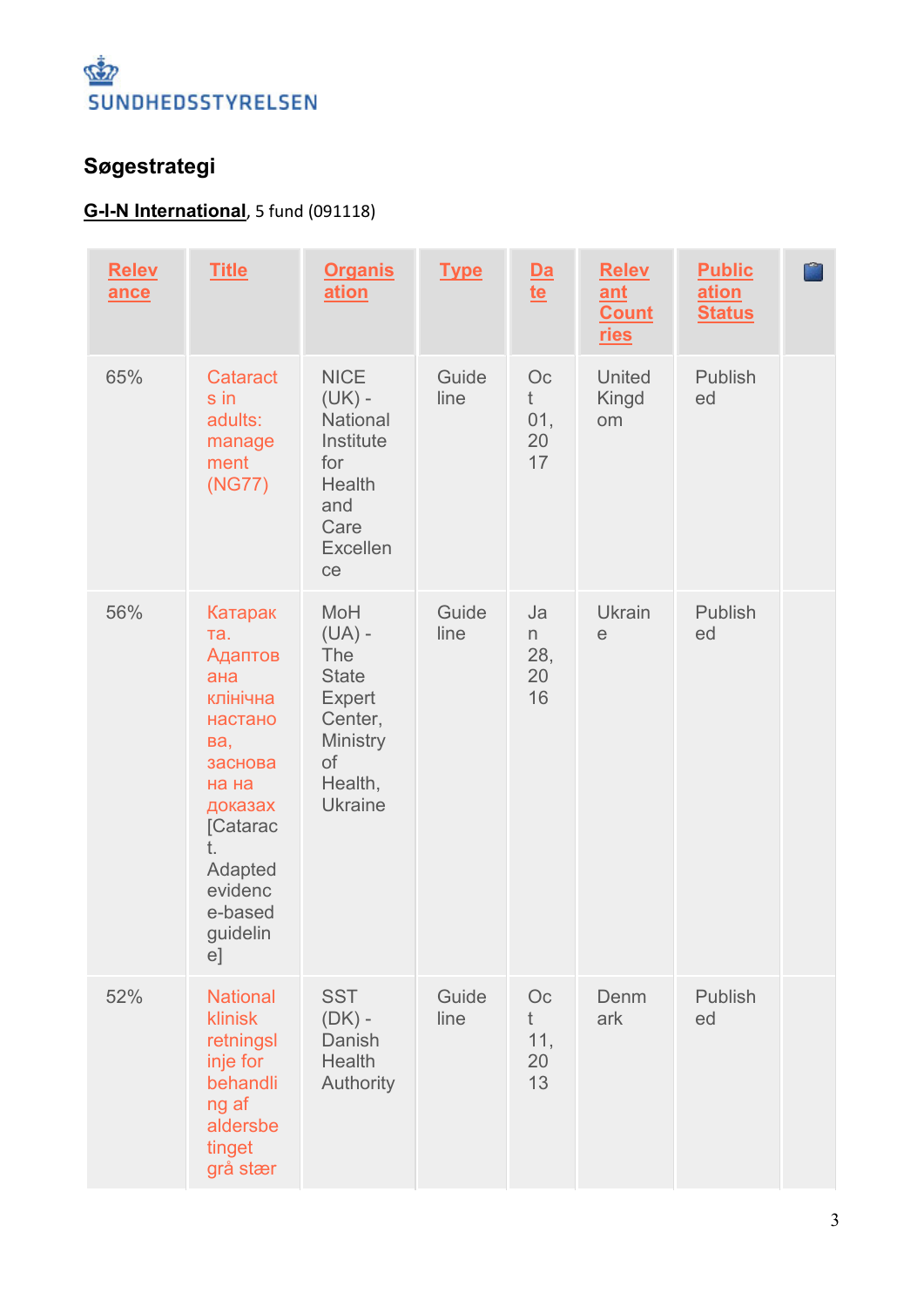

| <b>Relev</b><br>ance | <b>Title</b>                                                                                                                                                                                                                     | <b>Organis</b><br>ation                                                                   | <b>Type</b>                                 | $\frac{\mathsf{Da}}{\mathsf{te}}$ | <b>Relev</b><br>ant<br><b>Count</b><br><u>ries</u> | <b>Public</b><br>ation<br><b>Status</b> |  |
|----------------------|----------------------------------------------------------------------------------------------------------------------------------------------------------------------------------------------------------------------------------|-------------------------------------------------------------------------------------------|---------------------------------------------|-----------------------------------|----------------------------------------------------|-----------------------------------------|--|
|                      | [National<br>clinical<br>guidelin<br>e for the<br>treatmen<br>t of age-<br>related<br>cataract]                                                                                                                                  |                                                                                           |                                             |                                   |                                                    |                                         |  |
| 25%                  | Occupati<br>onal<br>therapy<br>practice<br>guidelin<br>es for<br>older<br>adults<br>with low<br>vision.<br>America<br>n<br>Occupati<br>onal<br><b>Therapy</b><br><b>Associat</b><br>ion, Inc<br>(AOTA).<br><b>NGC:01</b><br>0073 | <b>AHRQ</b><br>$(US)$ -<br>Agency<br>for<br>Healthca<br>re<br>Researc<br>h and<br>Quality | Guide<br>line<br>Cleari<br>ng<br>Repo<br>rt | Ja<br>n<br>01,<br>20<br>13        | <b>United</b><br><b>States</b>                     | Publish<br>ed                           |  |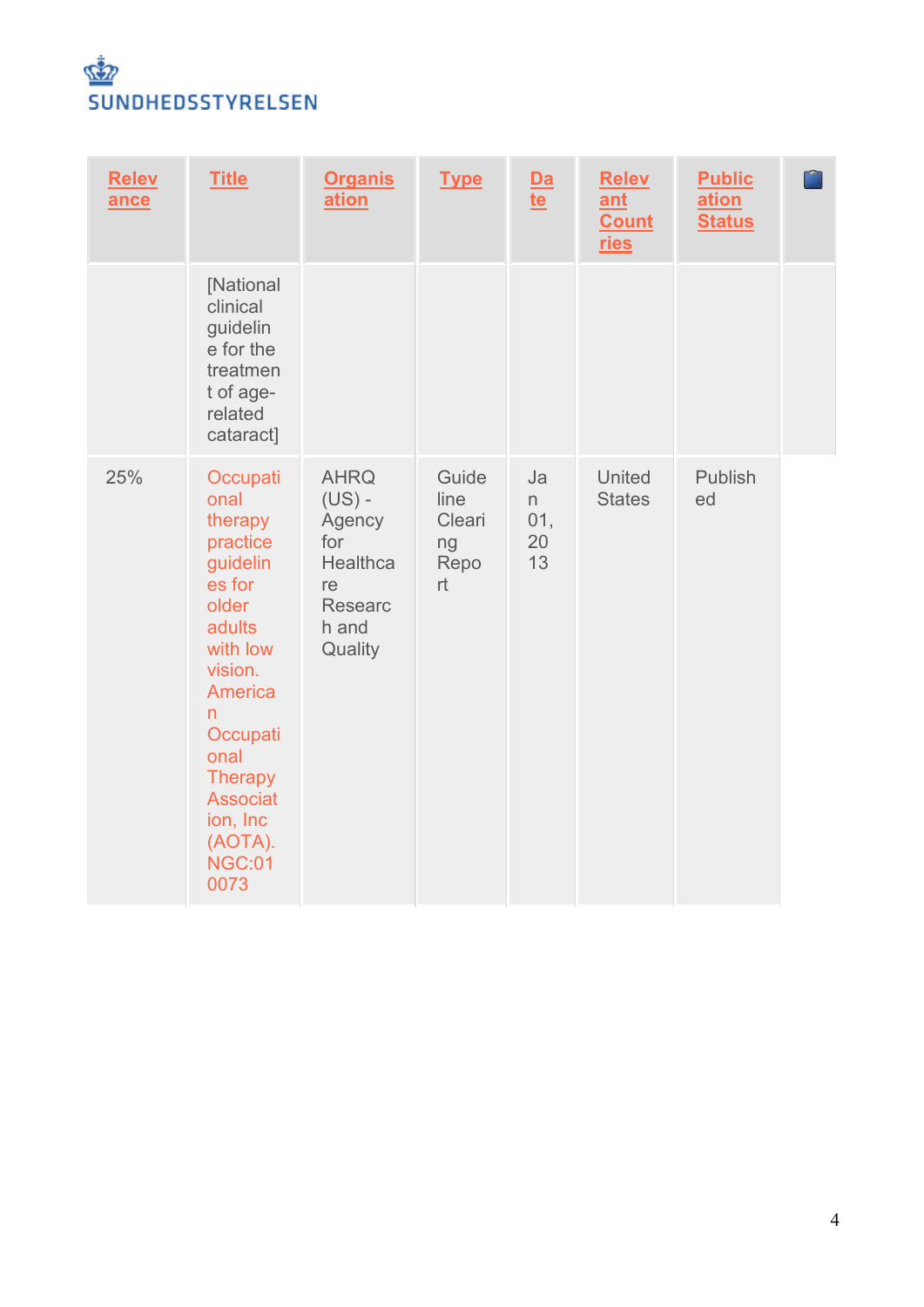

#### **NICE**, 1 fund (UK)

#### *Cataracts [in adults: management](https://www.nice.org.uk/guidance/ng77) (NG77)*

Evidence-based recommendations on managing cataracts in adults aged 18 and over

NICE guideline Published October 2017 More

- **[Overview](https://www.nice.org.uk/guidance/ng77)**
- **[Recommendations](https://www.nice.org.uk/guidance/ng77/chapter/Recommendations)**
- Putting this quideline into practice
- **[Context](https://www.nice.org.uk/guidance/ng77/chapter/Context)**
- [Recommendations for research](https://www.nice.org.uk/guidance/ng77/chapter/Recommendations-for-research)

**CADTH,** 5 fund Canada

### **Cataract Surgery Performed under Local [Anaesthesia:](https://www.cadth.ca/cataract-surgery-performed-under-local-anaesthesia-guidelines) [Guidelines](https://www.cadth.ca/cataract-surgery-performed-under-local-anaesthesia-guidelines)**

**Published on: August 5, 2014 Result type: Reports Product Line: Rapid [Response](https://www.cadth.ca/about-cadth/what-we-do/products-services/rapid-response-service) Research Type: Devices and Systems**

# **Administration of Anesthesia by [Anesthesiologists](https://www.cadth.ca/administration-anesthesia-anesthesiologists-versus-non-physicians-patients-undergoing-cataract) Versus [Non-Physicians](https://www.cadth.ca/administration-anesthesia-anesthesiologists-versus-non-physicians-patients-undergoing-cataract) for Patients Undergoing Cataract Surgery: Clinical Effectiveness, [Cost-Effectiveness,](https://www.cadth.ca/administration-anesthesia-anesthesiologists-versus-non-physicians-patients-undergoing-cataract) and Guidelines**

**Published on: April 22, 2013 Result type: Reports Product Line: Rapid [Response](https://www.cadth.ca/about-cadth/what-we-do/products-services/rapid-response-service) Research Type: Other Diagnostics**

# **Cataract Surgery [Performed](https://www.cadth.ca/cataract-surgery-performed-settings-other-hospital-operating-rooms-clinical-effectiveness-cost) in Settings Other Than Hospital Operating Rooms: Clinical [Effectiveness,](https://www.cadth.ca/cataract-surgery-performed-settings-other-hospital-operating-rooms-clinical-effectiveness-cost) Cost-[Effectiveness,](https://www.cadth.ca/cataract-surgery-performed-settings-other-hospital-operating-rooms-clinical-effectiveness-cost) and Guidelines**

**Published on: March 28, 2013 Result type: Reports Product Line: Rapid [Response](https://www.cadth.ca/about-cadth/what-we-do/products-services/rapid-response-service)** [Details](https://www.cadth.ca/search?keywords=cataract*+guidelines)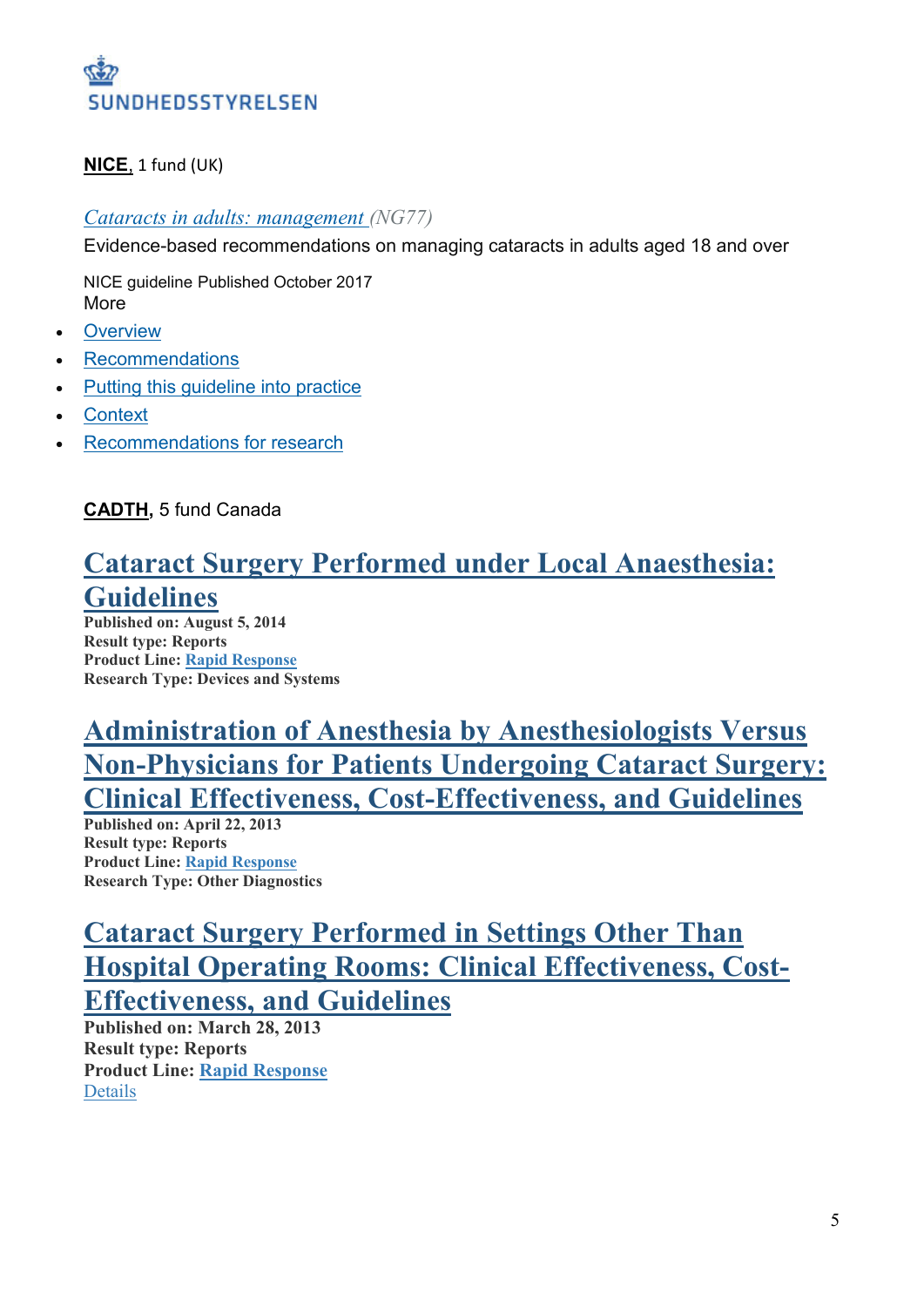

## **[Interventions](https://www.cadth.ca/interventions-used-determine-appropriate-patient-populations-cataract-surgery-review-clinical) Used to Determine the Appropriate Patient [Populations](https://www.cadth.ca/interventions-used-determine-appropriate-patient-populations-cataract-surgery-review-clinical) for Cataract Surgery: A Review of the Clinical Evidence and [Guidelines](https://www.cadth.ca/interventions-used-determine-appropriate-patient-populations-cataract-surgery-review-clinical)**

**Published on: April 15, 2013 Result type: Reports Product Line: Rapid [Response](https://www.cadth.ca/about-cadth/what-we-do/products-services/rapid-response-service)**

# **Cataract Surgery Performed without an [Anesthesiologist:](https://www.cadth.ca/cataract-surgery-performed-without-anesthesiologist-clinical-effectiveness-and-guidelines-1) Clinical [Effectiveness](https://www.cadth.ca/cataract-surgery-performed-without-anesthesiologist-clinical-effectiveness-and-guidelines-1) and Guidelines**

**Published on: July 24, 2017 Result type: Reports Product Line: Rapid [Response](https://www.cadth.ca/about-cadth/what-we-do/products-services/rapid-response-service) Research Type: Devices and Systems**

## **TECNIS® or Acrysof® Soft [Intraocular](https://www.cadth.ca/tecnisr-or-acrysofr-soft-intraocular-lenses-patients-undergoing-cataract-surgery-benefits-and-harms) Lenses for Patients [Undergoing](https://www.cadth.ca/tecnisr-or-acrysofr-soft-intraocular-lenses-patients-undergoing-cataract-surgery-benefits-and-harms) Cataract Surgery: Benefits and Harms, Clinical Effectiveness, [Cost-Effectiveness,](https://www.cadth.ca/tecnisr-or-acrysofr-soft-intraocular-lenses-patients-undergoing-cataract-surgery-benefits-and-harms) and Guidelines**

**Published on: January 21, 2014 Result type: Reports Product Line: Rapid [Response](https://www.cadth.ca/about-cadth/what-we-do/products-services/rapid-response-service) Research Type: Devices and Systems**

#### **HTA Databasen** , 19 fund (CRD database)

| Line | Search                               | <b>Hits</b> |               |
|------|--------------------------------------|-------------|---------------|
|      | (cataract*) IN HTA FROM 2013 TO 2018 | 19          | <b>Delete</b> |

#### **Medline** (091118)

Database(s): **Ovid MEDLINE(R) and Epub Ahead of Print, In-Process & Other Non-Indexed Citations, Daily and Versions(R)** 1946 to November 08, 2018 Search Strategy:

| # | <b>Searches</b>                                                               | <b>Results</b> |
|---|-------------------------------------------------------------------------------|----------------|
| 1 | surgery.mp. or General Surgery/                                               | 2447861        |
| 2 | Ophthalmology/                                                                | 21601          |
| 3 | Ophthalmologic Surgical Procedures/ or OPHTHALMOLOGIC SURGICAL PROCEDURE*.mp. | 11353          |
| 4 | Cataract Extraction/ or CATARACT EXTRACTION*.mp.                              | 25698          |
| 5 | CATARACT/ or cataract*.mp.                                                    | 64951          |